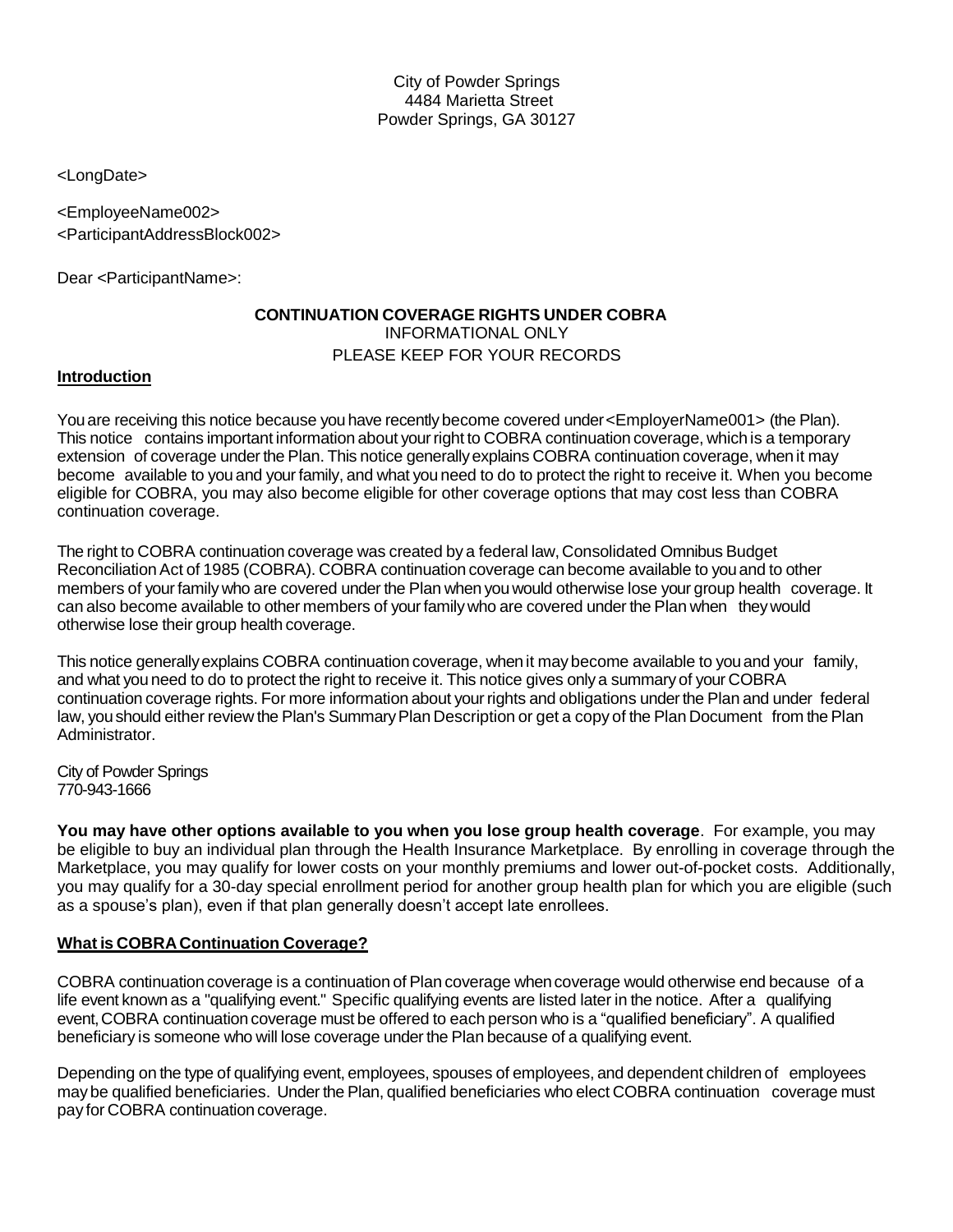If youare an employee, you will become a qualified beneficiary if youwill lose your coverage under the Plan because either one of the following qualifying events happen:

- 1. Your hours of employment are reduced, or
- 2. Your employment ends for any reason other thanyour gross misconduct.

If youare the spouse of an employee, youwill become a qualified beneficiary if youwill lose your coverage under the Plan because of anyof the following qualifying events happens:

- 1. Your spouse dies;
- 2. Your spouse's hours of employment are reduced;
- 3. Your spouse's employment ends for anyreason other thanhis or her gross misconduct;
- 4. Your spouse becomes enrolled in Medicare (Part A, Part B, or both); or
- 5. Youbecome divorced or legally separated from your spouse.

Your dependent children will become qualified beneficiaries if theywill lose coverage under the Plan because any of the following qualifying events happens:

- 1. The parent-employee dies;
- 2. The parent-employee's hours of employment are reduced;
- 3. The parent-employee's employment ends for anyreason other thanhis or her gross misconduct;
- 4. The parent-employee becomes enrolled in Medicare (Part A, Part B, or both);
- 5. The parents become divorced or legally separated; or
- 6. The child stops being eligible for coverage under the plan as a "dependent child."

Sometimes, filing a proceeding in bankruptcy under title 11 of the United States Code can be a qualifying event. If a proceeding in bankruptcy is filed and that bankruptcy results in the loss of coverage of any retired employee covered under the Plan, the retired employee will become a qualified beneficiary. The retired employee's spouse, surviving spouse, and dependent children will also become qualified beneficiaries if bankruptcy results in the loss of their coverage under the Plan.

#### **When is COBRACoverage Available?**

The plan will offer COBRA continuation to qualified beneficiaries onlyafter the Plan Administrator has been notified that a qualifying event has occurred. When the qualifying event is the end of employment or reduction of hours of employment, death of the employee, or enrollment of the employee in Medicare (Part A, Part B, or both), the employer must notify the Plan Administrator of the qualifying event. Inaddition, if the Plan provides retiree health coverage, then commencement of a proceeding in a bankruptcywith respect to the employer is also a qualifying event where the employer must notify the Plan Administrator of the qualifying event.

For all other qualifying events (divorce or legal separation of the employee and spouse or a dependent child's losing eligibility for coverage as a dependent child), you must notify the Plan Administrator. The Plan requires you to notify the Plan Administrator within 60 days after the qualifying event occurs. You must send this notice to: <AdministratorAddressBlock002>

#### **How is COBRA Coverage Provided?**

Once the Plan Administrator receives notice that a qualifying event has occurred, COBRA continuation coverage will be offered to each of the qualified beneficiaries.Each qualified beneficiary will have an independent right to elect COBRA continuation coverage. Covered employees mayelect COBRA continuation coverage on behalf of their spouses, and parents mayelect COBRA continuation coverage on behalf of their children.

COBRA continuation coverage is a temporary continuation of coverage that generally lasts for 18 months due to employment termination or reduction of hours of work. Certain qualifying events, or a second qualifying event during the initial period of coverage, may permit a beneficiary to receive a maximum of 36 months of coverage.

There are also ways in which this 18-month period of COBRA continuation coverage can be extended: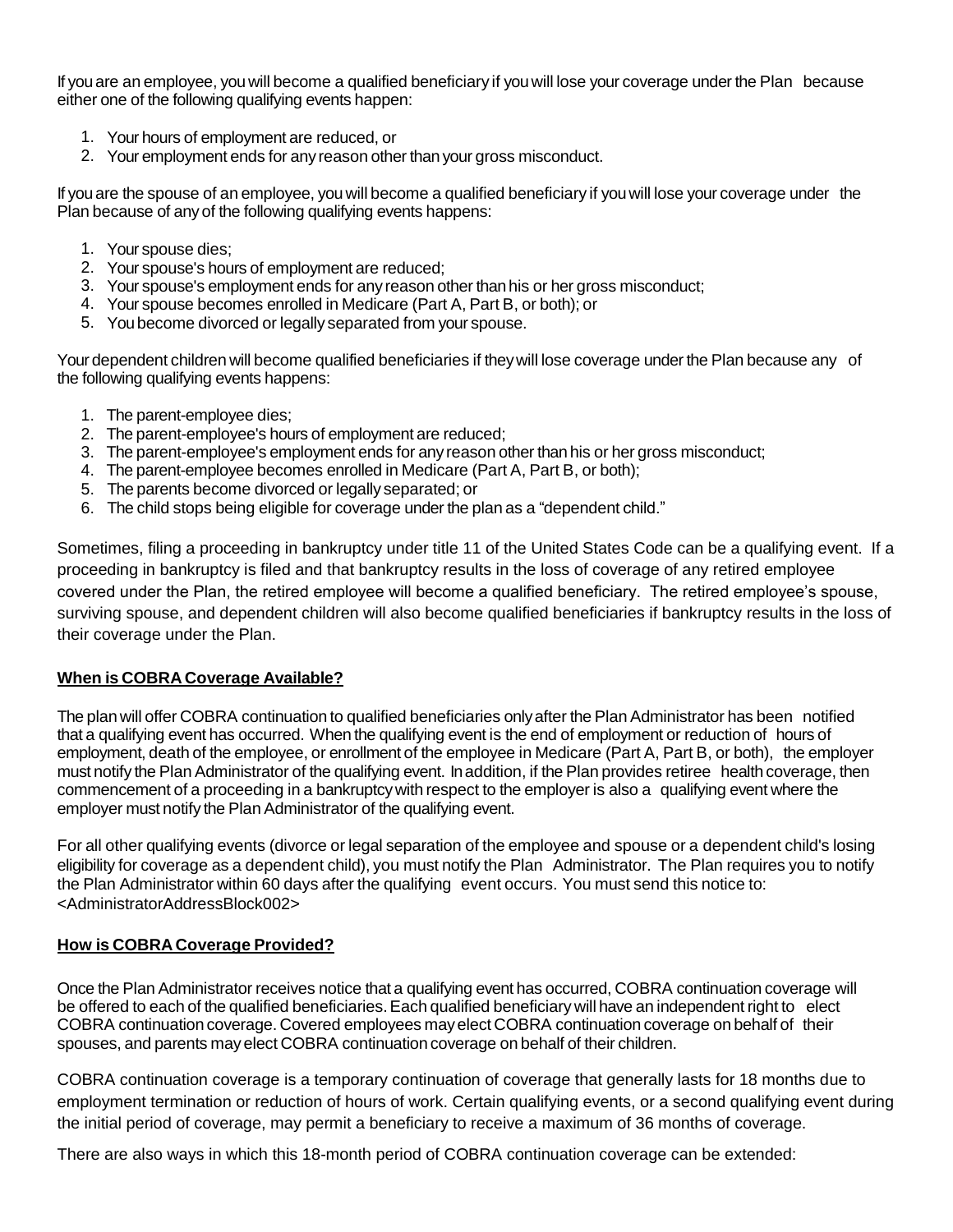## **Disability extension of 18-month period of continuation coverage**

If you or anyone in your family covered under the Plan is determined by the Social Security Administration to be disabled and you notify the Plan Administrator in a timely fashion, you and your entire familymaybe entitled to receive up to an additional 11 months of COBRA continuation coverage, for a total maximum of 29 months. The disability would have to have started at some time before the 60th day of COBRA continuation coverage and must last at least until the end of the 18-month period of continuation coverage. This notice should be sent to:

City of Powder Springs 4484 Marietta Street Powder Springs, GA 30127

#### **Second qualifying event extension of 18-month period of continuation coverage**

If yourfamilyexperiences another qualifying event while receiving COBRA continuation coverage, the spouse and dependent children in yourfamily can get additional months of COBRA continuation coverage, up to a maximum of 36 months. This extension may be available to the spouse and anydependent children receiving continuation coverage if the employee or former employee dies, becomes entitled to Medicare benefits (under Part A, Part B, or both), or gets divorced or legally separated, or if the dependent child stops being eligible underthe Plan as a dependent child, but onlyif the event would have caused the spouse or dependent child to lose coverage under the Plan had the first qualifying event not occurred. Inall of these cases, you must make sure that the Plan Administrator is notified of the second qualifying event within 60 days of the second qualifying event. This notice must be sent to:

City of Powder Springs 4484 Marietta Street Powder Springs, GA 30127

#### **Are there other coverage options besides COBRA Continuation Coverage?**

Yes. Instead of enrolling in COBRA continuation coverage, there may be other coverage options for you and your family through the Health Insurance Marketplace, Medicaid, or other group health plan coverage options (such as a spouse's plan) through what is called a "special enrollment period." Some of these options may cost less than COBRA continuation coverage. You can learn more about many of these options at [www.healthcare.gov.](http://www.healthcare.gov/)

## **If You Have Questions**

Questions concerning your Plan or your COBRA continuation coverage rights should be addressed to the contact or contacts identified below. For more information about your rights under the Employee Retirement Income Security Act (ERISA), including COBRA, the Patient Protection and Affordable Care Act, and other laws affecting group health plans, contact the nearest Regional or District Office of the U.S. Department of Labor's Employee Benefits Security Administration (EBSA) in your area or visit the EBSA website at [www.dol.gov/ebsa.](http://www.dol.gov/ebsa) (Addresses and phone numbers of Regional and District EBSA Offices are available through EBSA's website). For more information about the Marketplace, visit [www.HealthCare.gov.](http://www.healthcare.gov/)

#### **Keep Your Plan Informed of Address Changes**

Inorder to protect yourfamily's rights, you should keep the Plan Administrator informed of anychanges in the addresses of familymembers. Youshould also keep a copy, for your records, of anynotices yousend to the Plan Administrator.

#### **Plan Contact Information**

City of Powder Springs 4484 Marietta Street Powder Springs, GA 30127 770-943-1666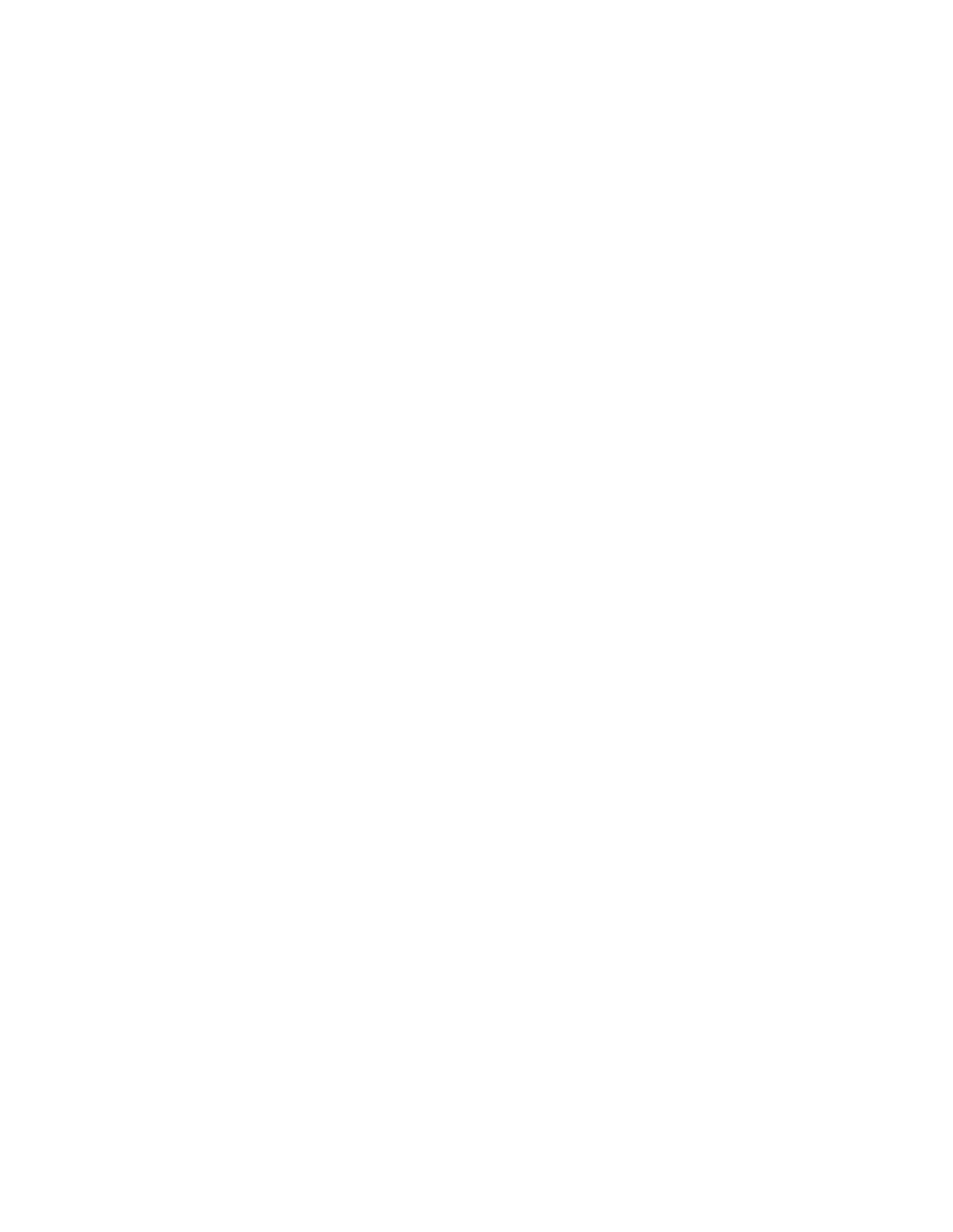<LongDate> <ParticipantAddressBlock002>

## Dear <ParticipantName>

The Health Insurance Portability and Accountability Act of 1996 (HIPAA) includes certain provisions that may affect decisions that youmake about your participation in the Plan pursuant to the Consolidated Omnibus Budget Reconciliation Act of 1986 (COBRA). Please carefully read the following:

#### **HIPAASpecialEnrollment Rights Notification-**

HIPAA provides certain "special enrollment provisions" that mayprovide a right to enroll in the Plan if: (i) you acquire a new dependent, (ii) you decline coverage underthis Plan for yourself or an eligible dependent while other coverage is in effect and later lose that other coverage for certain qualifying reasons, (iii) you or a dependent lose coverage under Medicaid or CHIP due to a loss of eligibility (rather than non-payment), or (iv) you or a dependent become eligible for Medicaid or a State Children's Health Insurance Program. If you request a change pursuant to one of these special enrollment provisions, your coverage will be effective as of the event date that makes youeligible. Specific restrictions mayapply, depending on federal and state law.

- *New Dependent by Marriage, Birth, Adoption, or Placement for Adoption*. If youhave a new dependent as a result of marriage, birth, adoption, or placement for adoption, youmaybe able to enroll yourself and your new dependents. However, you must request enrollment within thirty (30) days after the marriage, birth, adoption, or placement for adoption.
- *Loss of Other Coverage (Excluding Medicaid or a State Children's Health Insurance Program)*. If you decline enrollment for yourself or for an eligible dependent (including your spouse) while other health insurance or group health plan coverage is in effect, you may be able to enroll yourself and your dependents in this Plan if youor your dependents lose eligibility for that other coverage (or if the employer stops contributing toward your or your dependents' other coverage). However, youmustrequest enrollment within thirty(30) days after your or your dependents' other coverage ends (or after the employer stops contributing toward the other coverage).
- *Loss of Coverage for Medicaid or a State Children's Health Insurance Program*. If youdecline enrollment for yourself or for an eligible dependent (including your spouse) while Medicaid coverage or coverage under a state children's health insurance program is in effect, you may be eligible to enroll yourself and your dependents in this Plan if youor your dependents lose eligibility for that other coverage. However, youmust request enrollment within sixty (60) days after your or your dependents' coverage ends under Medicaid or a state children's health insurance program.
- *Eligibility for Medicaid or a State Children's Health Insurance Program*. If you or your dependents (including your spouse) become eligible for a state premium assistance subsidy from Medicaid or througha state children's health insurance program with respect to coverage underthis Plan, you may be eligible to enroll yourself and your dependents in this Plan. However, you mustrequest enrollment within sixty (60) days after your or your dependents' determination of eligibility for such assistance.

To request special enrollment or obtain more information, contact your Plan Administrator.

## **Pre-existing Condition Exclusion Notification-**

Certain plans may impose a pre-existing condition exclusion that requires you to wait a certain period of time before the Plan will provide coverage. Such an exclusion may last up to twelve (12) months (18 months for a late enrollee) from your first day of coverage or, if you were in a waiting period, from the first day of your waiting period. However, you can reduce the length of an exclusion period by the number of days of your prior creditable coverage. Most prior health coverage is creditable coverage and can be used to reduce the preexisting condition exclusion if you have not experienced a break in coverage of at least sixty-three (63) days. To reduce/eliminate the twelve (12) month (or 18month) exclusion period by your creditable coverage, you should provide us a copy of a HIPAA Certificate of Creditable Coverage (HIPAA Certificate), which is a form required by HIPAA that describes the health coverage you and your dependents, if any, have or had, and the dates that you were covered by such plan(s).

If you were covered by a group health plan(s) prior to your employment with us, your previous employer and/or their insurance carrier should have provided youwith a HIPAA Certificate. If you had coverage under a previous employer but were not provided a HIPAA Certificate, we will help youobtain one from your prior plan or issuer. There are also